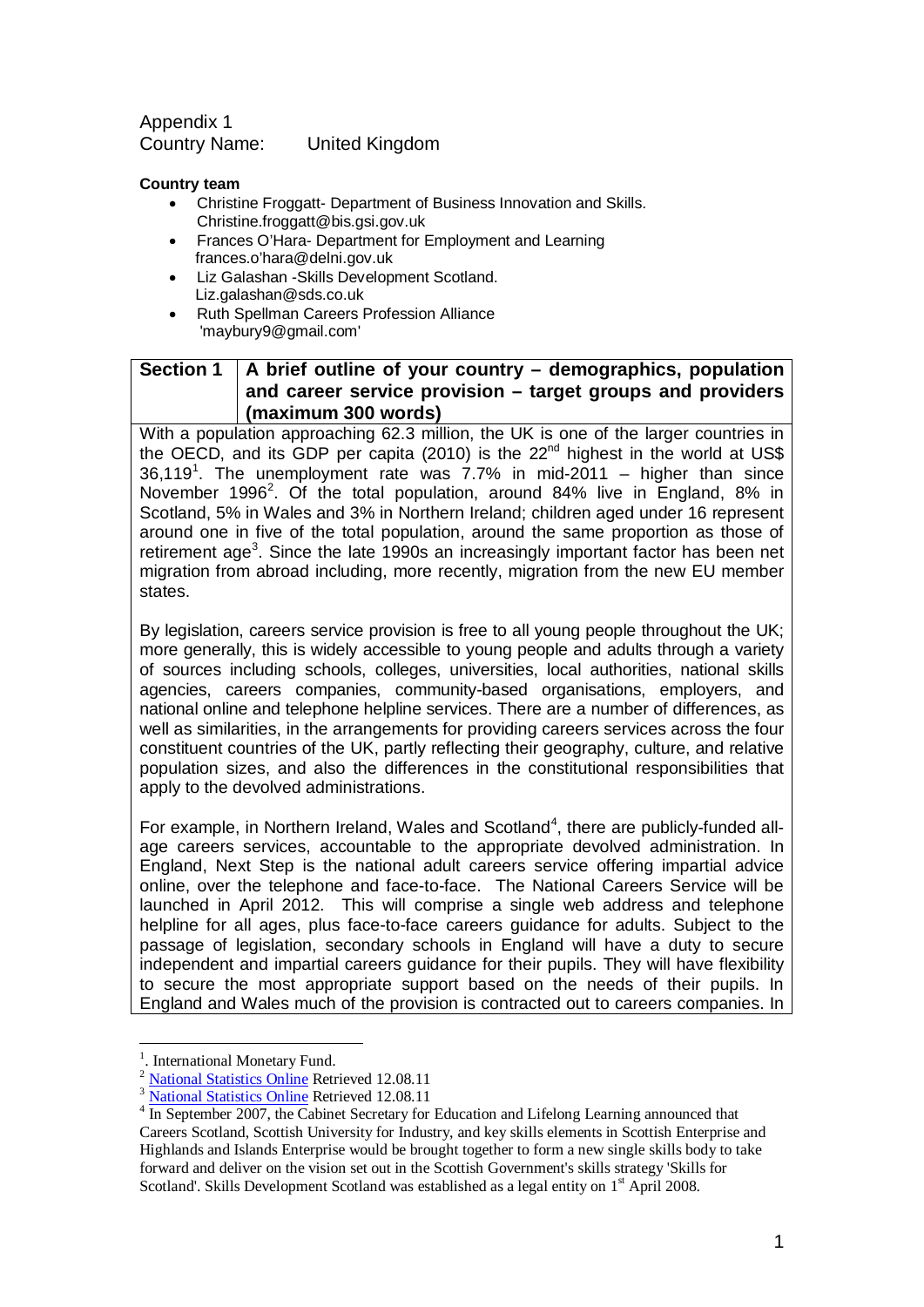addition, the delivery of employment placement, information and advice services aimed primarily at unemployed adults in England, Scotland and Wales is the responsibility of the Department of Work and Pensions and is managed across the three countries by Jobcentre Plus; in Northern Ireland similar, but separate, arrangements apply.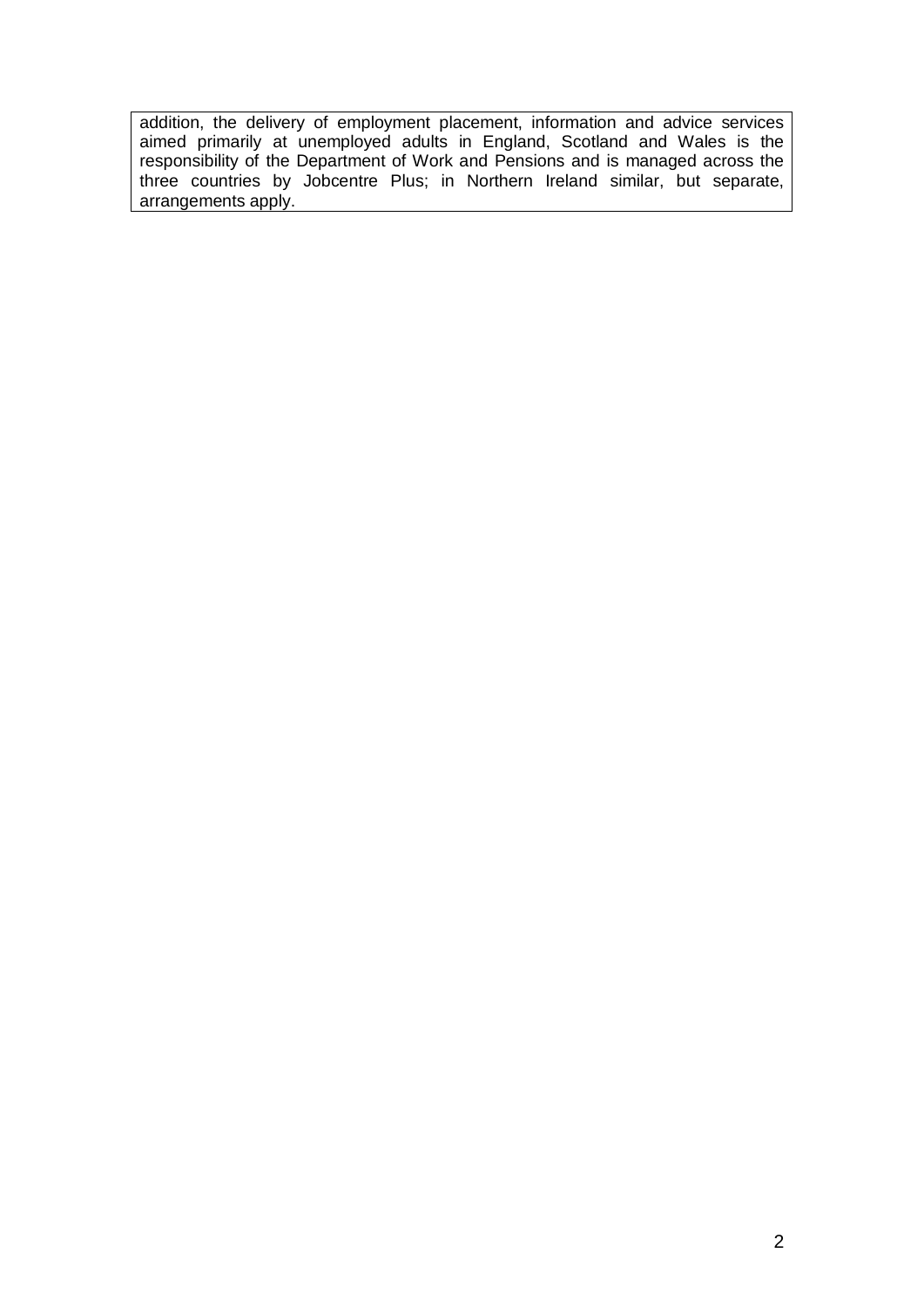| Taking each of the four general symposium themes<br>(see below), describe the two greatest strengths and<br>two greatest weaknesses relating to each theme in<br>your country (maximum 100 words for each strength<br>and weakness; therefore maximum 400 words per |
|---------------------------------------------------------------------------------------------------------------------------------------------------------------------------------------------------------------------------------------------------------------------|
| theme and maximum 1,600 words in this section).                                                                                                                                                                                                                     |
|                                                                                                                                                                                                                                                                     |

**Theme 1: Political, economic and social changes and the changing role of career guidance and career guidance policies**

| Strength 1                                                                                                                                                                                                                                                                         | Weakness 1                                                                                                                                                                                                                                                                                                                                                                                          |
|------------------------------------------------------------------------------------------------------------------------------------------------------------------------------------------------------------------------------------------------------------------------------------|-----------------------------------------------------------------------------------------------------------------------------------------------------------------------------------------------------------------------------------------------------------------------------------------------------------------------------------------------------------------------------------------------------|
| Careers guidance is recognised as<br>making a positive contribution to the<br>economy and society in each of the 4<br>nations. Developments are being put<br>in place in England to<br>bring<br>employment and careers services<br>closer together by co-locating the<br>services. | As a result of the economic downturn<br>there has been an increase in the<br>proportion of young people (16-24)<br>not in education, employment or<br>training. This has increased the need<br>for independent careers guidance and<br>wider support for this client group at a<br>time of controlled public funding<br>across the UK.                                                              |
| Strength 2                                                                                                                                                                                                                                                                         | Weakness 2                                                                                                                                                                                                                                                                                                                                                                                          |
| Government funded careers guidance<br>services are available in each of the 4<br>nations for all ages.                                                                                                                                                                             | Since May 2010 there have been<br>General and Devolved Administration<br>Elections across the UK. This has<br>resulted in changes in administration<br>in some parts of the UK. Careers<br>guidance provision is currently going<br>through a period of transition in each<br>of the 4 nations of the UK. Periods of<br>transition can bring challenges, but<br>also opportunities for improvement. |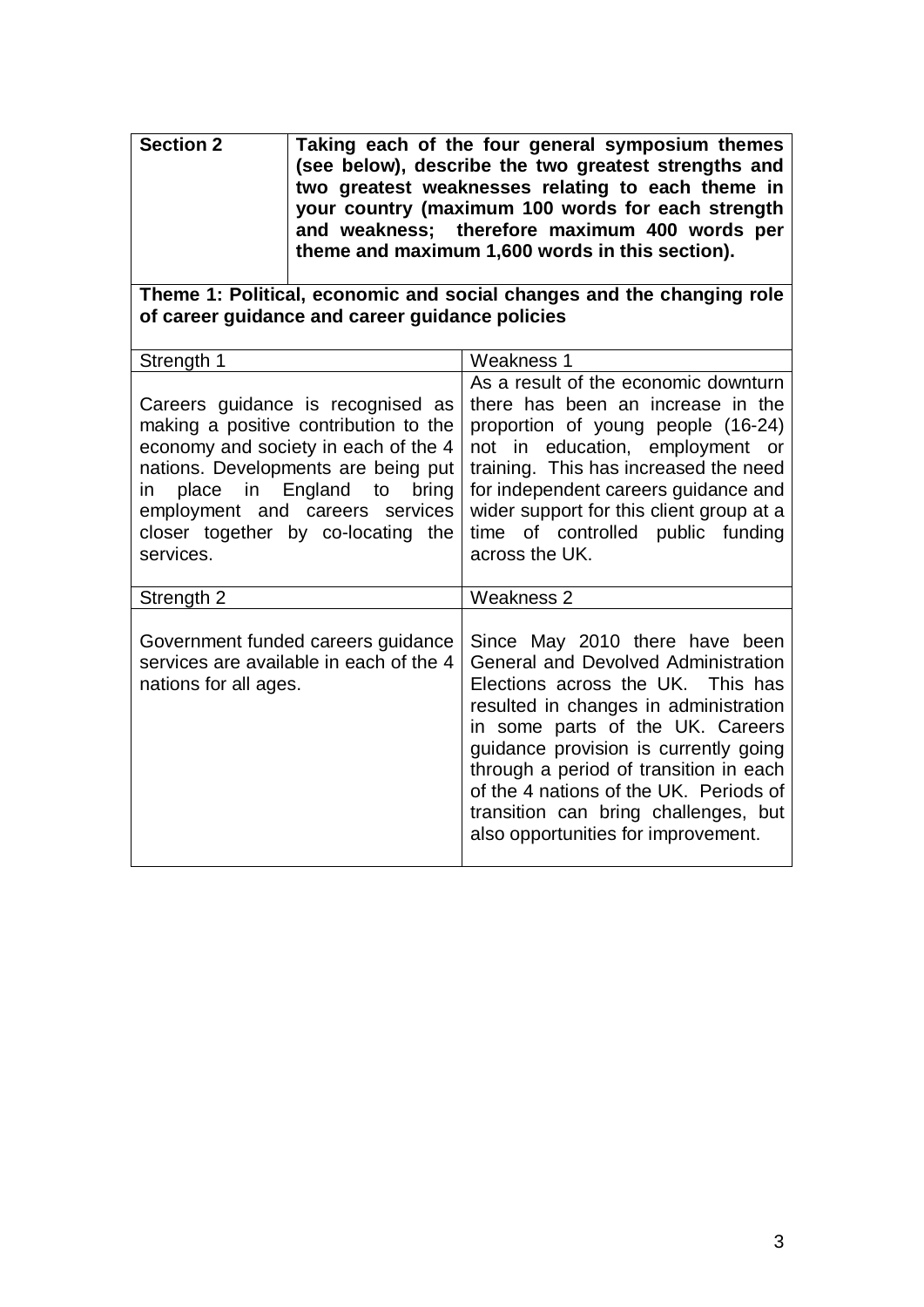## **Theme 2: Lifelong guidance policy as a part of integrated human resource development policies – challenges and opportunities**

| Strength 1                                                                                                                                                                                                                               | <b>Weakness 1</b>                                                                                                                                                                                                                                         |
|------------------------------------------------------------------------------------------------------------------------------------------------------------------------------------------------------------------------------------------|-----------------------------------------------------------------------------------------------------------------------------------------------------------------------------------------------------------------------------------------------------------|
| <b>UK</b><br>Commission<br>The<br>for<br>Employment and Skills provides                                                                                                                                                                  | The sharing of data between partner<br>organisations presents a challenge in                                                                                                                                                                              |
| strategic leadership on skills and                                                                                                                                                                                                       | each of the 4 nations.                                                                                                                                                                                                                                    |
| employment issues across the four                                                                                                                                                                                                        | For example, a key challenge<br>to                                                                                                                                                                                                                        |
| nations<br>of the<br>UK.<br>Strategic                                                                                                                                                                                                    | Scotland's Career IAG strategy is to                                                                                                                                                                                                                      |
| objectives are:                                                                                                                                                                                                                          | ensure effective partnership working.                                                                                                                                                                                                                     |
| To provide world-class labour<br>market intelligence which helps                                                                                                                                                                         | The Scottish Government look to the<br>National<br><b>Skills</b><br><b>Skills</b><br>Agency,<br>Scotland<br>take<br>Development<br>to                                                                                                                     |
| businesses and people<br>make                                                                                                                                                                                                            | leadership in ensuring buy-in and good                                                                                                                                                                                                                    |
| the best choices for them                                                                                                                                                                                                                | between<br>relationships<br>providers.                                                                                                                                                                                                                    |
| with<br>To<br>work<br>sectors<br>and<br>business leaders to develop and<br>deliver the best solutions to<br>employer<br>greater<br>generate<br>investment in skills<br>To maximise the<br>impact of<br>٠                                 | Career IAG is delivered<br>by<br>many<br>different providers not solely<br><b>Skills</b><br>Development Scotland (SDS),, effective<br>sharing of information is a challenge.<br>The Scottish Government will continue<br>to work with partners to develop |
| changed employment and skills<br>policies and employer behaviour<br>to help drive jobs, growth and an<br>internationally competitive skills<br>base                                                                                      | national solutions to improve systems,<br>process and practice for data-sharing.                                                                                                                                                                          |
| Strength 2                                                                                                                                                                                                                               | <b>Weakness 2</b>                                                                                                                                                                                                                                         |
| the<br>nations<br>Each of<br>$\overline{4}$<br>has<br>a<br>skills<br>strategy<br>which<br>separate<br>recognises the need for high quality<br>careers guidance:                                                                          | More needs to be done to explore what<br>policy levers exist to engage employers<br>and learning providers in extending and<br>improving the delivery of embedded<br>career support.                                                                      |
| <b>England</b><br>Skills for Growth <sup>5</sup> said that the new<br>careers service will provide clear<br>and transparent information to all<br>learners about the options open to<br>them and the benefits of particular<br>training. |                                                                                                                                                                                                                                                           |

<span id="page-3-0"></span><sup>5</sup> <http://www.bis.gov.uk/skillsforgrowth>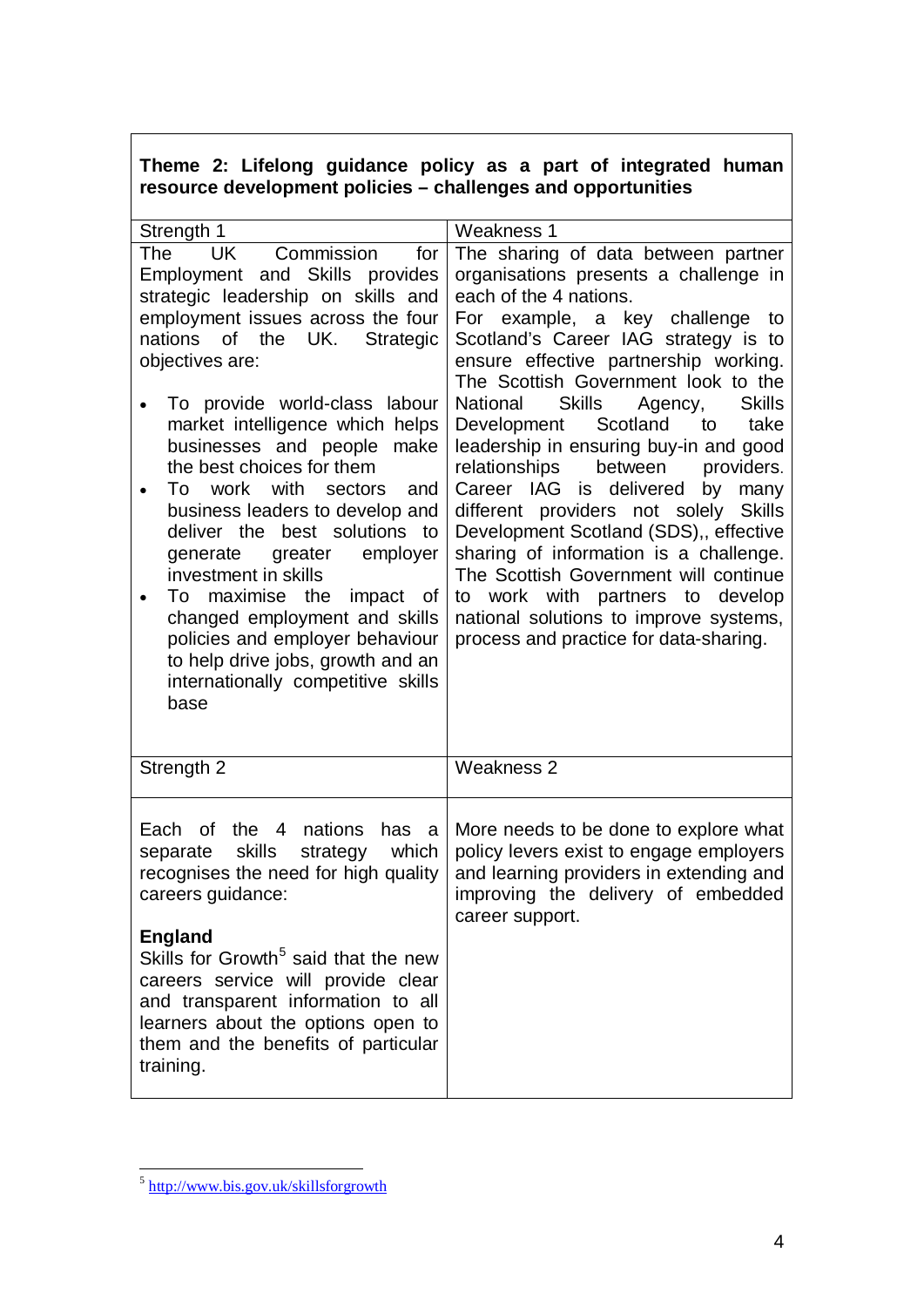| <b>Scotland</b><br>Skills for Scotland: A Lifelong Skills<br>Strategy <sup>6</sup> and Skills for Scotland:<br>Accelerating the Recovery and<br>Increasing Sustainable Economic<br>Growth <sup>7</sup>                                                                                                                                                                                                                                                                                                                        |  |
|-------------------------------------------------------------------------------------------------------------------------------------------------------------------------------------------------------------------------------------------------------------------------------------------------------------------------------------------------------------------------------------------------------------------------------------------------------------------------------------------------------------------------------|--|
| <b>Wales</b><br>Skills that work for Wales <sup>8</sup>                                                                                                                                                                                                                                                                                                                                                                                                                                                                       |  |
| <b>Northern Ireland</b><br>Success through Skills <sup>9</sup>                                                                                                                                                                                                                                                                                                                                                                                                                                                                |  |
| The Skills Strategies in Scotland<br>and Northern Ireland are supported<br>by separate Careers Strategies.<br>The Scottish Government published<br>Scotland's first Career<br>IAG<br>Strategy; Career Information,<br>Advice and Guidance in Scotland A<br>framework for Service Redesign<br>and Improvement <sup>10</sup> on 14 March<br>2011. The strategy reasserts the<br>Scottish Government's commitment<br>to lifelong career guidance<br>and<br>provides<br>framework<br>for<br>a<br>improvement of current services. |  |
| In Northern Ireland the Department<br>of Education and the Department<br>for Employment and Learning<br>published Preparing for Success <sup>11</sup> a<br>joint<br>Careers<br>Education,<br>Information, Advice and Guidance<br>Strategy in January 2009.                                                                                                                                                                                                                                                                    |  |

| Theme 3: The changing world and the changing role of career guidance<br>- skills and competencies for lifelong guidance practitioners |              |  |  |
|---------------------------------------------------------------------------------------------------------------------------------------|--------------|--|--|
| Strength 1                                                                                                                            | l Weakness 1 |  |  |
| In October 2010 the Careers Throughout the UK there is a move                                                                         |              |  |  |
| Profession Task Force reported on   towards a multichannel approach to                                                                |              |  |  |
| action needed to improve the quality   service delivery including the use of                                                          |              |  |  |

 $\frac{6}{6}$  http://www.scotland.gov.uk/Publications/2007/09/06091114/0

<span id="page-4-0"></span><sup>&</sup>lt;sup>7</sup> <http://www.scotland.gov.uk/Publications/2010/10/04125111/0>

<sup>8</sup> [www.scvs.org.uk/dld/2344](http://www.scvs.org.uk/dld/2344)

<sup>&</sup>lt;sup>9</sup> <http://www.delni.gov.uk/success-through-skills-transforming-futures><br><sup>10</sup> <http://www.scotland.gov.uk/Publications/2011/03/11110615/0><br><sup>11</sup> http://www.delni.gov.uk/es/ceiag\_pfs.pdf

<span id="page-4-1"></span>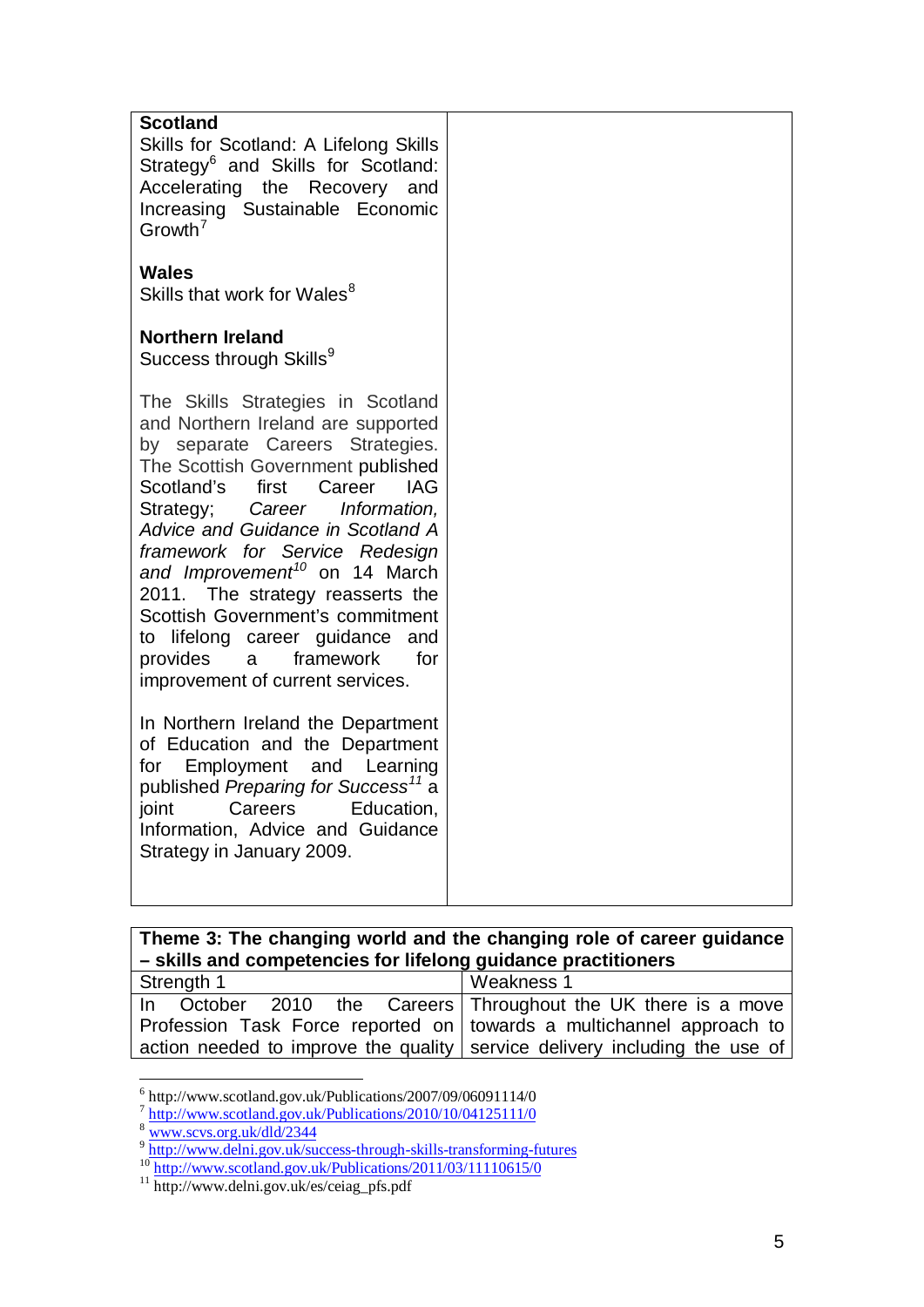| and status of the careers profession.<br>They made recommendations on the<br>actions needed to ensure careers<br>professionals in England have the<br>knowledge and skills required<br>to<br>enable young people to:<br>decisions<br>make<br>informed<br>$\bullet$<br>learning<br>and<br>about<br>work<br>pathways; and<br>have the ability to manage and<br>plan their own careers and<br>personal development                                                                                                                                                                                                                                                                                                                                                                                                                                                                                                                 | technologies. Some<br>new<br>career<br>difficulty<br>practitioners<br>may<br>have<br>responding<br>to<br>the<br>οf<br>new<br>use<br>technologies and changes to practice.<br>It will therefore be important to build<br>the capacity of Career IAG providers<br>through<br>relevant<br>Continuing<br>Professional<br>Development<br>and<br>opportunities for sharing of good<br>practice. |
|---------------------------------------------------------------------------------------------------------------------------------------------------------------------------------------------------------------------------------------------------------------------------------------------------------------------------------------------------------------------------------------------------------------------------------------------------------------------------------------------------------------------------------------------------------------------------------------------------------------------------------------------------------------------------------------------------------------------------------------------------------------------------------------------------------------------------------------------------------------------------------------------------------------------------------|-------------------------------------------------------------------------------------------------------------------------------------------------------------------------------------------------------------------------------------------------------------------------------------------------------------------------------------------------------------------------------------------|
| The Task Force's focus has been on<br>the careers profession working with<br>young people in England. However,<br>many of the findings apply, or will be<br>of interest, to all parts of the careers<br>profession, working in the public,<br>private, voluntary and community<br>sectors, with young people<br>and adults, throughout the United<br>Kingdom.<br>The Careers Profession<br>Alliance<br>(CPA) comprising of 6 professional<br>membership organisations has been<br>formed and is taking forward<br>- a<br>number of the recommendations of<br>the Careers<br>Task Force Report<br>including the register of practice and<br>Professional<br>Continuing<br>the<br>Qualifications<br>Development<br>and<br>frameworks. They are consulting on<br>common professional standards and<br>code of ethics,<br>supported<br>by<br>а<br>initial<br>training<br>appropriate<br>and<br>continuing professional development. |                                                                                                                                                                                                                                                                                                                                                                                           |
| Strength 2                                                                                                                                                                                                                                                                                                                                                                                                                                                                                                                                                                                                                                                                                                                                                                                                                                                                                                                      | Weakness 2                                                                                                                                                                                                                                                                                                                                                                                |
| The revised Matrix standard <sup>12</sup> will<br>require the workforce to be qualified<br>to the levels recommended by CPA or<br>other representative bodies.                                                                                                                                                                                                                                                                                                                                                                                                                                                                                                                                                                                                                                                                                                                                                                  | Not all people requiring<br>careers<br>advice and guidance will have access<br>to online services, or be comfortable<br>getting their advice through that<br>medium We need to be careful not                                                                                                                                                                                             |

<span id="page-5-0"></span><sup>&</sup>lt;sup>12</sup> Matrix is the national quality framework, for the effective delivery of information, advice and/or guidance on learning and work developed by the Department of Business, Innovation and Skills,.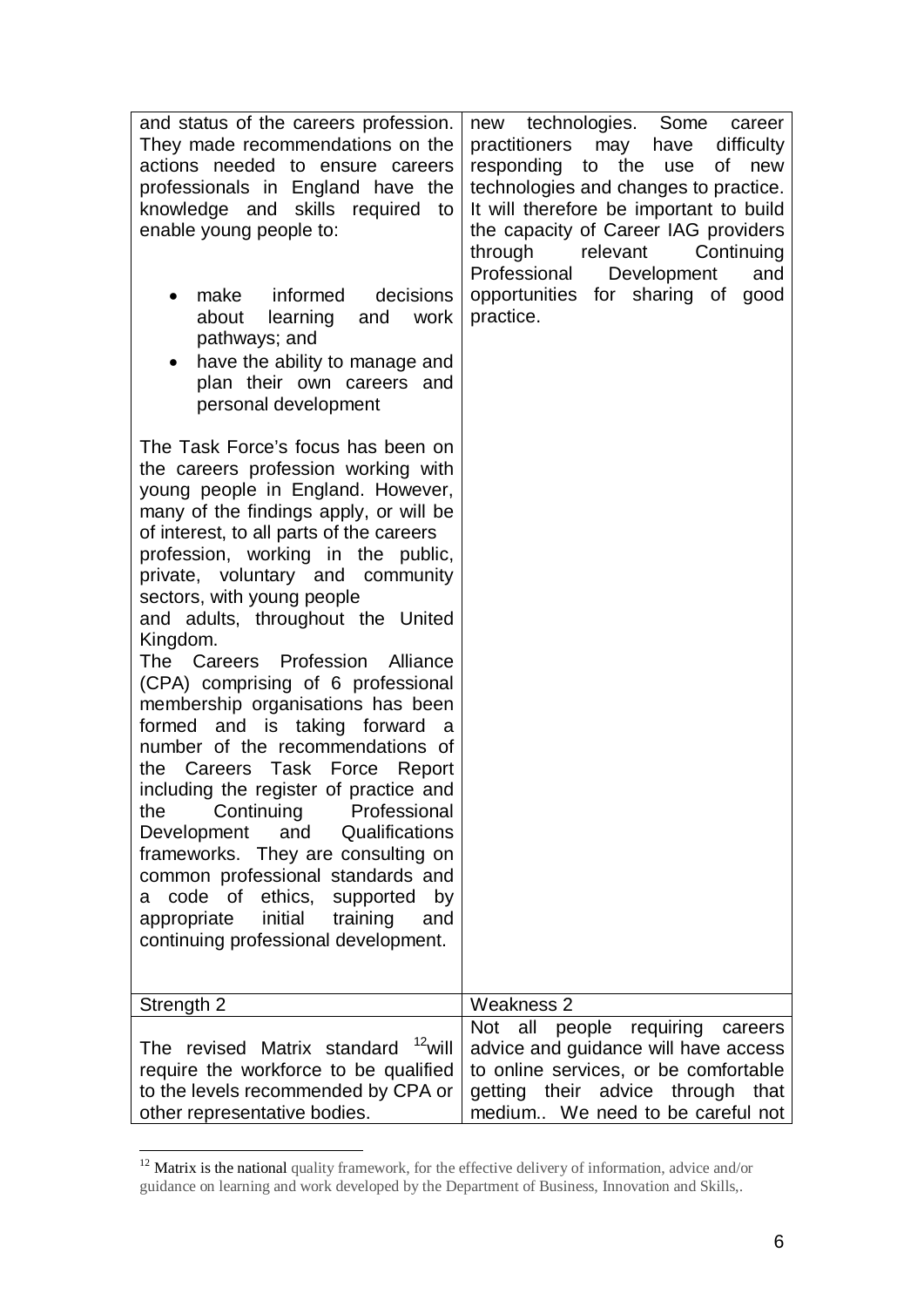|                                       |         |  | to put too much reliance on this |  |
|---------------------------------------|---------|--|----------------------------------|--|
|                                       | avenue. |  |                                  |  |
| The Scottish Government during the    |         |  |                                  |  |
| implementation of their new Career    |         |  |                                  |  |
| IAG framework, will develop a Quality |         |  |                                  |  |
| Improvement framework,<br>a           |         |  |                                  |  |
| Qualifications framework and<br>a     |         |  |                                  |  |
| Labour Market Information             |         |  |                                  |  |
| framework.                            |         |  |                                  |  |
|                                       |         |  |                                  |  |

| Theme 4: Evidence-based practice; evidence-based policies                                                                                                                                                                                                                                                                                                                                           |                                                                                                                                                                                                                                                                                                                                                                                                                                                                                     |
|-----------------------------------------------------------------------------------------------------------------------------------------------------------------------------------------------------------------------------------------------------------------------------------------------------------------------------------------------------------------------------------------------------|-------------------------------------------------------------------------------------------------------------------------------------------------------------------------------------------------------------------------------------------------------------------------------------------------------------------------------------------------------------------------------------------------------------------------------------------------------------------------------------|
| Strength 1                                                                                                                                                                                                                                                                                                                                                                                          | <b>Weakness 1</b>                                                                                                                                                                                                                                                                                                                                                                                                                                                                   |
| A UK Careers policy group<br>"UK<br>Government's Careers Policy Forum"<br>comprising of policy makers and<br>delivery partners in each of the 4<br>nations has been established to share<br>best practice. The development of an<br>evidence-based approach is work in<br>progress. Management information<br>systems have been established in<br>each of the 4 nations to gather<br>relevant data. | agreed collective<br>There<br>are<br>no<br>measures of outcomes from Careers<br>Information, Advice and Guidance.                                                                                                                                                                                                                                                                                                                                                                   |
| An evidence based approach is<br>applied to policy development in each<br>of the 4 nations. For example, in<br>Scotland, the new Career IAG<br>strategy and the change to a multi-<br>channelled service with extensive use<br>of Information and Communications<br>Technology (ICT) is evidence based<br>and customer led.                                                                         |                                                                                                                                                                                                                                                                                                                                                                                                                                                                                     |
| Strength 2                                                                                                                                                                                                                                                                                                                                                                                          | <b>Weakness 2</b>                                                                                                                                                                                                                                                                                                                                                                                                                                                                   |
| The UK is a member of ELGPN and<br>participates in Work Programme 4 -<br>Impact and<br>Quality and<br>Work<br>Programme 2 - Access, including<br>Accreditation of Prior Learning. This<br>enables sharing of good practice<br>across Europe                                                                                                                                                         | There is a lack of evidence of impact<br>of Career IAG for specific equality<br>groups. There is some concern that<br>the move towards greater use of ICT<br>and a more self-help approach may<br>have a negative impact on equality of<br>service delivery. For example, the ICT<br>and self-help focus of Career IAG in<br>Scotland may impact on equality<br>groups, however the multi-channelled<br>nature of the new framework aims to<br>ensure access for all and support to |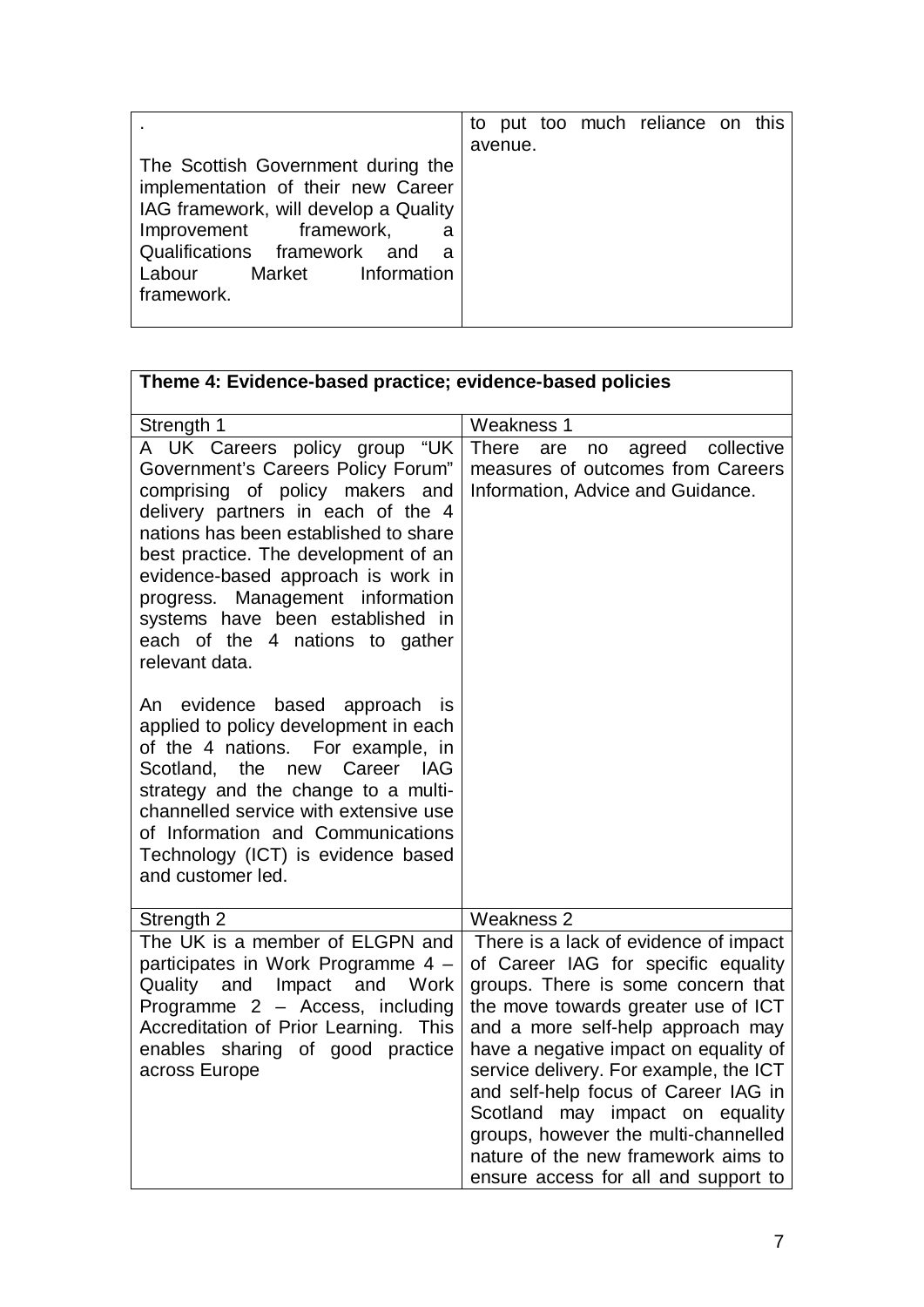| m<br>W. |                                |
|---------|--------------------------------|
|         | .ed it. ۔۔۔۔۔۔۔۔۔۔۔۔۔۔۔۔۔۔۔۔۔۔ |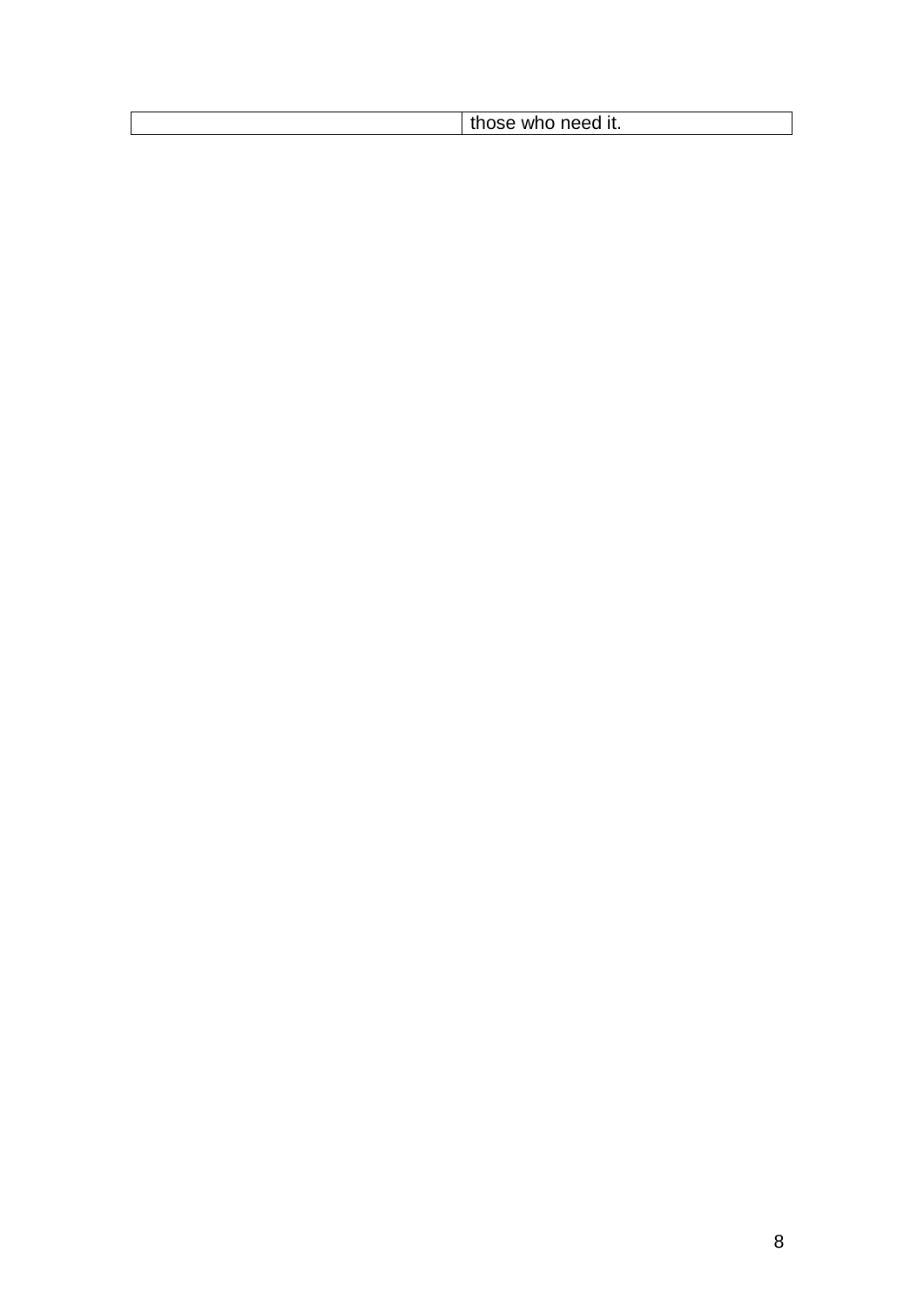| <b>Section 3</b> | Looking at the themes, prioritise them according to the most<br>important ones for your country team to explore further and<br>learn about at the symposium.<br>$(1 = most important - 4 = least important)$ |               |             |                             |  |
|------------------|--------------------------------------------------------------------------------------------------------------------------------------------------------------------------------------------------------------|---------------|-------------|-----------------------------|--|
|                  | Political, economic and social Priority<br>changes and the changing role of<br>career guidance and career $1$ 2 3 4<br>guidance policies                                                                     |               |             |                             |  |
|                  | Lifelong guidance policy as a part   Priority<br>of integrated human resource<br>development policies - challenges<br>and opportunities                                                                      |               |             | $1 \quad 2 \quad 3 \quad 4$ |  |
|                  | The changing world and the Priority<br>changing role of career guidance<br>- skills and competencies for   1 2 3 4<br>lifelong guidance practitioners                                                        |               |             |                             |  |
|                  | Evidence-based<br>practice;<br>evidence-based policies                                                                                                                                                       | Priority<br>1 | $2^{\circ}$ | 3                           |  |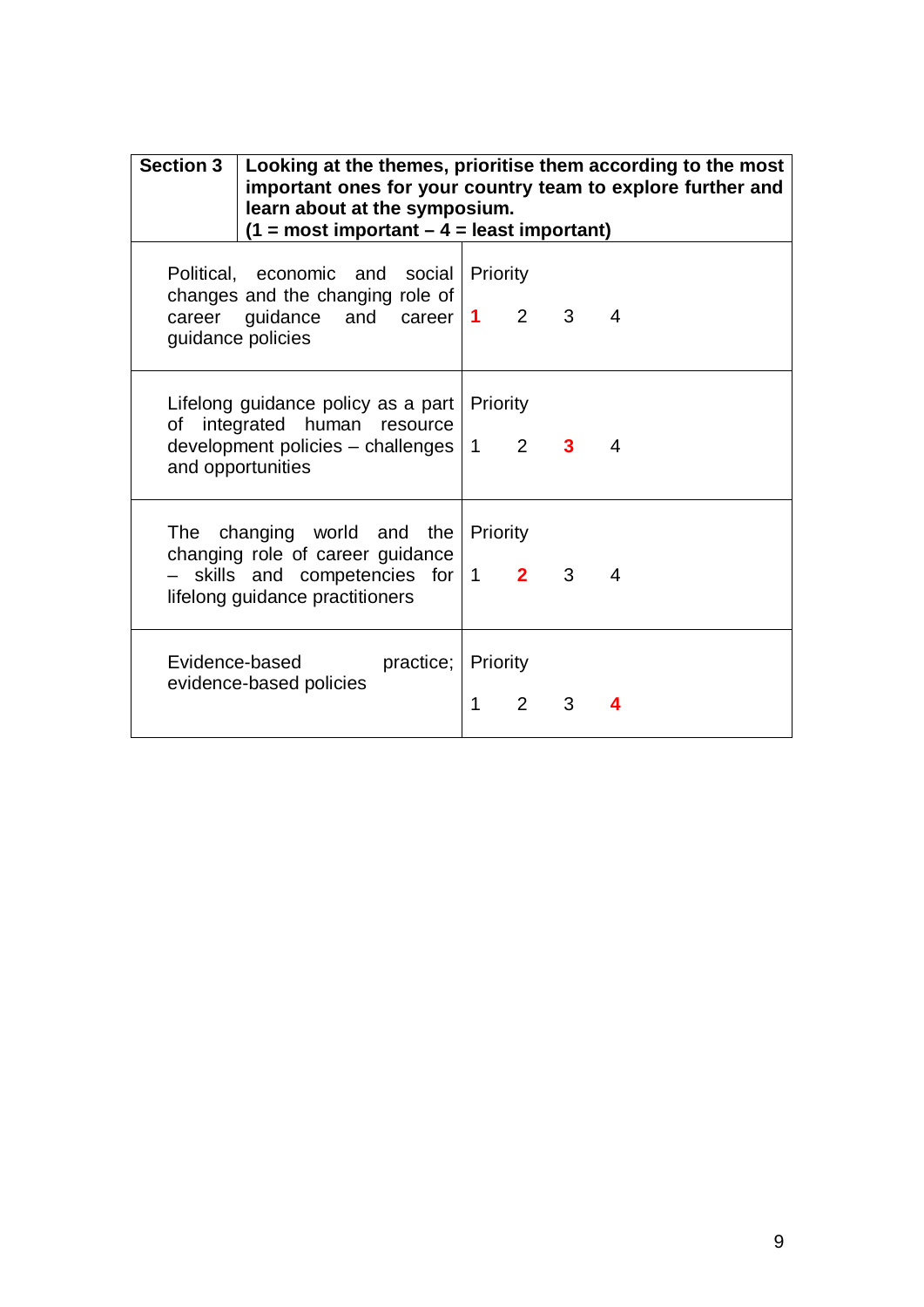**Section 4 Thinking about the themes, describe up to three high-level key public policy and/or practice initiatives currently being advanced or considered in your country (write no more than 100 words on each). If it is possible, please say to which of the themes each initiative is most closely linked.** 

High-level key public policy/practice initiative 1

Strategies have been developed in England, Scotland and Wales and currently under development in Northern Ireland to address the issue of young people not in education, employment or training.

In England, the Participation Strategy is looking at what more can be done to maximise the proportion of 16-24 year olds in education, employment or training and is expected to report in the autumn.

Scottish Government policies, More Choices, More Chances<sup>[13](#page-5-0)</sup> and 16+ Learning Choices<sup>[14](#page-9-0)</sup> seek to mobilise support for young people.

Welsh Government's response to the independent report 'Future Ambitions: developing careers services in Wales' attempts to develop a transversal perspective to developing careers self-management and employability skills.<sup>[15](#page-9-0)</sup> In Northern Ireland, the consultation on *Pathways to Success* a strategy for young people who are not in Education, Employment or Training closed on 30 June 2011 andthe strategy is currently being finalised.

Linked most closely to Theme … Theme 1

High-level key public policy/practice initiative 2

New National Occupational Standards (NOS) for career development were developed by Lifelong Learning UK (now part of the Learning and Skills Improvement Service (LSIS)) and approved in March 2011. LSIS is now engaging with employers and stakeholders to establish the potential demand for the development of career development Qualification Credits Framework units, qualifications and possibly an apprenticeship in England, Wales and Northern Ireland, and Scottish Vocational Qualifications and a modern apprenticeship in career development in Scotland.

The Career Profession Alliance is considering how the qualification framework is developing for careers professionals and its fit with national occupational standards.

As part of Scotland's implementation of its Career IAG framework the Scottish Government will be engaging with UK Commission for Employment and Skills and professional bodies to develop a qualifications framework for career practitioners.

<span id="page-9-0"></span><sup>13</sup> http://scotland.gov.uk/Publications/2006/06/13100205/0<br><sup>14</sup> http://www.scotland.gov.uk/Publications/2010/03/30180354/0<br><sup>15</sup> http://new.wales.gov.uk/about/cab<u>inet/cabinetstatements/2010/101116dcs/?lang=en</u>

<span id="page-9-1"></span>http://wales.gov.uk/topics/educationandskills/publications/researchandevaluation/evaluation/futureamb itions/?lang=en